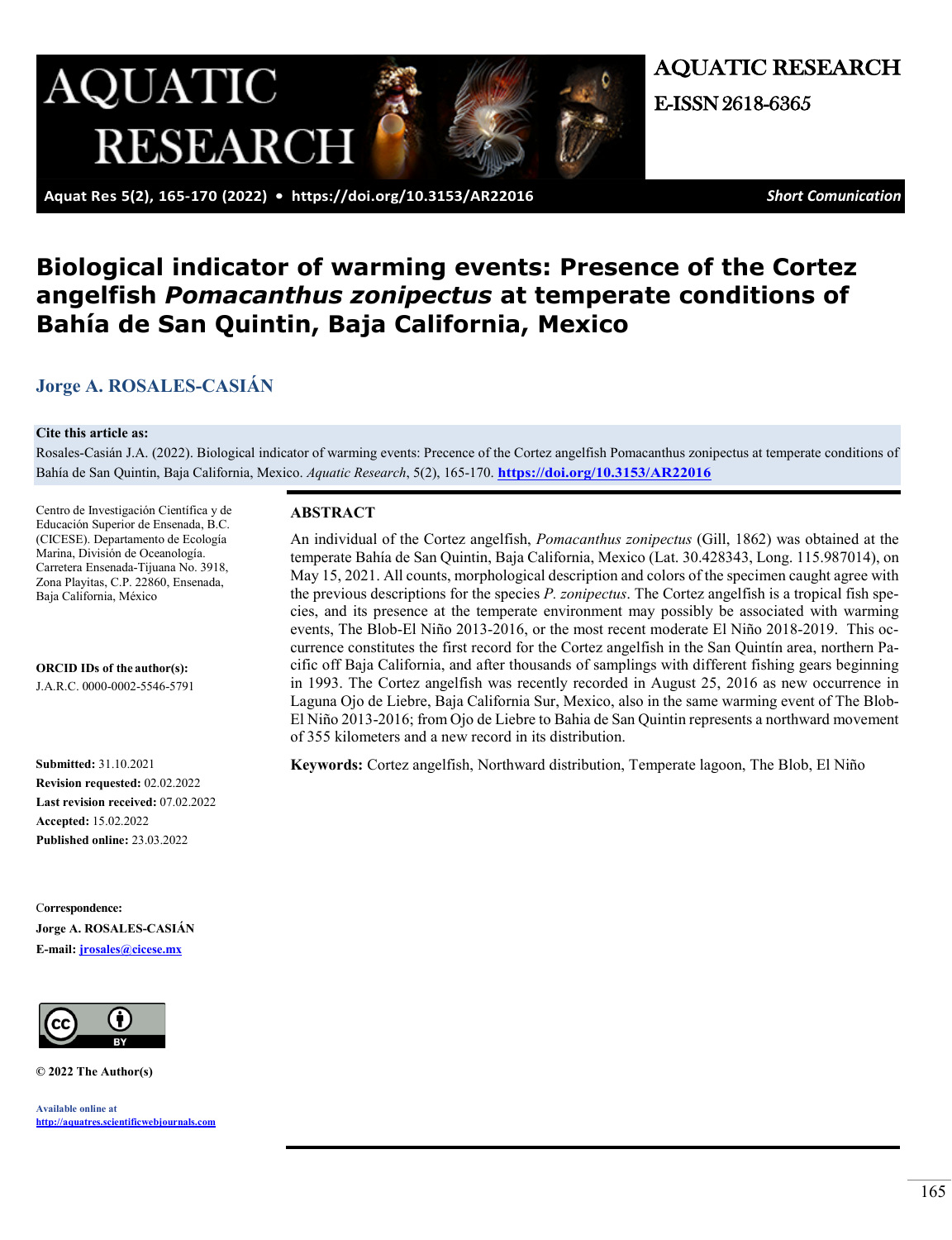#### **Introduction**

The Bahía de San Quintín is located in the temperate zone of the Pacific of Baja California, Mexico. However, since 1997 fish species with tropical or subtropical affinity have been recorded in the interior of the lagoon during warming events such as El Niño or The Blob (Rosales-Casián and Ruiz-Campos, 1999; Rosales-Casián, 2004b; Rosales-Casián, 2017).

The fish known as angelfishes belong to the Pomacanthidae family, which contains seven genera with 90 species (Fricke, Eschmeyer, and Van der Laan, 2021), all inhabitants of warm tropical or subtropical waters. According to Allen and Robertson (1998), in the eastern Pacific only four species of angelfishes are known *Holacanthus clarionensis* Gilbert, 1890, *Holacanthus limbaugui*, 1963, *Holacanthus passer* Valenciennes, 1846, and *Pomacanthus zonipectus* (Gill, 1862).

The Cortez angelfish, *P. zonipectus* occurs at depths of 6-12 m to 50 m, and is distributed in the eastern Pacific Ocean, from the northern Gulf of California (Mexico) to Peru in the south, with affinity to Provinces of Cortez, Mexican and Panamic (Horn, Allen, and Lea, 2006; Pyle et al., 2010). As an indicator of its northward movement, in a previous study conducted in 2015-2016, its northernmost new record was in Laguna Ojo de Liebre (Lat. 27°51'28.14" N, Long. 114°14'2.40" W), at the middle of the Pacific of Baja California, Mexico, and was registered during the warming events of The Blob (2013-2015) and the El Niño 2014-2016 (Civico-Collados and Rosales-Casián, 2021; Dorantes-Gilardi and Rivas-Camargo, 2019). The Blob was a mass of warm water observed first in Gulf of Alaska during October 2013, shifted east and extended south to coasts of California (USA and Baja California (Mexico), this event was unprecedented with temperature anomalies reaching 3°C and ending in 2015 (Peterson et al., 2015). The "El Niño" began at the equator in December 2014, extended north through the northeastern Pacific, peaked in November 2015, and ending in June 2016, with positive temperature anomalies from 0.5  $\,^{\circ}\text{C}$  to 2.6  $\,^{\circ}\text{C}$ (NOAA's El Niño, available at http://www.elnino.noaa.gov/, last accessed 20 September, 2021; Rupic *et al*., 2018).

The aim of the present study is to document a northward movement of the Cortez angelfish to the temperate environment of the Pacific of Baja California, which represents the first occurrence of this species of the family Pomacanthidae in Bahía de San Quintin, México.

#### **Material and Methods**

The Bahía de San Quintín is located 320 km south of the California (USA)–Baja California (México) border (Lat. 30° 28' 59.99" N, Long. 115° 58' 38.60" W), this coastal lagoon is made up of two arms, Bahia Falsa and Bahia San Quintin (Figure 1), the first is shallow with oyster cultures develop there, and in the second arm is the site of El Molino Viejo (The Old Mill), place of departures and arrivals of commercial artisanal fishing and sportfishing boats. It is a coastal lagoon with the presence of a permanent upwelling through the rocky point that forms the mouth; the upwelling fertilizes with nutrients the interior of the lagoon during high tide and in produces a refuge and feeding area for temperate fishes (Gracia-Escobar *et al*., 2015: Rosales-Casián, 2004a).



**Figure 1.** Localization of the Bahía de San Quintin, Baja California, Mexico, and capture site of the Cortez angelfish, *Pomacanthus zonipectus*.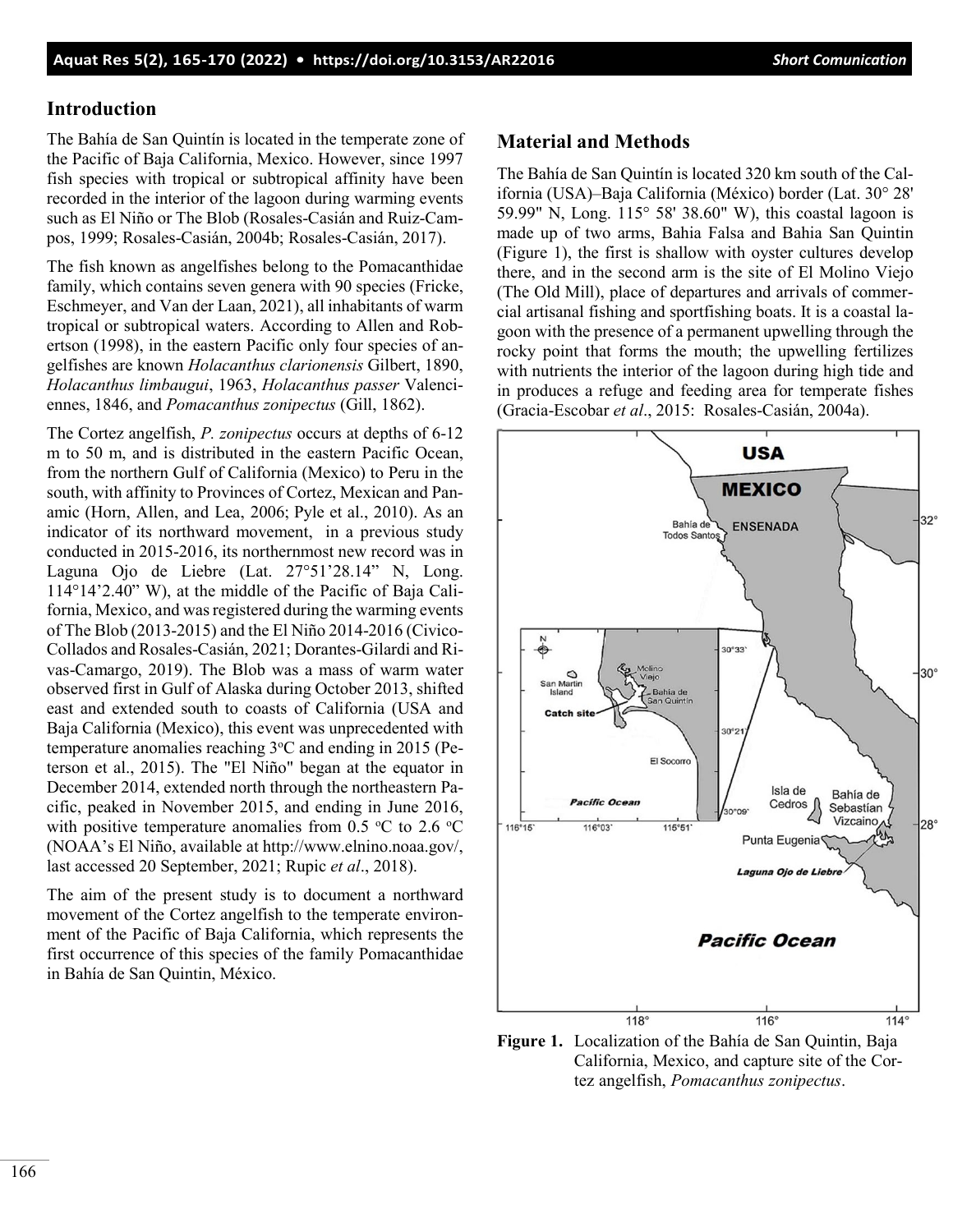#### **Aquat Res 5(2), 165-170 (2022) •<https://doi.org/10.3153/AR22016>***Short Comunication*

Since 1993, monitoring of the fish in the bay and coast of San Quintin has been carried out, with direct collections using five different fishing gears at sites close to the beach, 5 and 10 meters depth (Rosales-Casián, 1996: Rosales-Casián, 2004a), and also evaluating the commercial (Rosales-Casián and Gonzalez-Camacho, 2003) and sportfishing catch (Rodriguez-Santiago y Rosales-Casián, 2008). These last two activities are carried out on the adjacent external coast, on rocky spots located at distances outside the lagoon mouth from 3 km to sites as far as 80 km.

Before of the sportfishing activity, fishers catch juveniles of Pacific mackerels (*Scomber japonicus*) inside the lagoon to use them as live bait for pelagic fish or on the rocky bottom of the spots; for this, fishermen use the Sabiki hooks formed by a line of five small hooks type lures with plastic "bristles".

In addition, the commercial or sportfishing fishers also report when a species is unknown to this temperate zone, and in this way the presence of several species that widen their distributions northward during events such as El Niño (Rosales-Casián, 2017), or southward during La Niña (Rosales-Casián and Almeda-Jauregui 2009), have been documented.

## **Results and Discussion**

On May 15, 2021, during our monthly monitoring of the sportfishing catch upon arrival of the boats at the site El Molino Viejo in Bahía de San Quintin, a boat fisher showed a fish species individual unknown to the temperate area. The individual was caught with Sabiki hooks at the beginning of the Bahia Falsa (Lat. 30.42287 N, Long. 115.98496 W), one of the two arms that form Bahia de San Quintin.

This fish species was identified as the Cortez angelfish, *P. zonipectus* (Gill, 1862), and was easy to identify due to its body shape and coloration (Figure 2). The description coincides with what is established for this species: 11 dorsal spines and 25 dorsal rays; 3 anal spines and 20 anal rays; 19 pectoral rays; it has a bump on the head, the dorsal fin ends in a point, and it has a strong spine on the lower edge of the operculum; the part of the anterior head grayish in color, has a broad yellow band that crosses the operculum from top to bottom, and a second yellow band between two black bands behind the pectoral fin; the caudal fin pale yellowish color (Allen and Robertson, 1994). Total length (TL) of the individual of Cortez angelfish was 25.5 cm, standard length (SL) was 22.9 cm, and with a weight of 748 g. Sea surface temperature at the coastal zone was  $12.8-12.9$ °C and inside of the bay was  $16.1$ °C.



**Figure 2.** Individual of the Cortez angelfish, *Pomacanthus zonipectus* (25.5 cm total length) from Bahia de San Quintin, Eastern Pacific of Baja California, Mexico.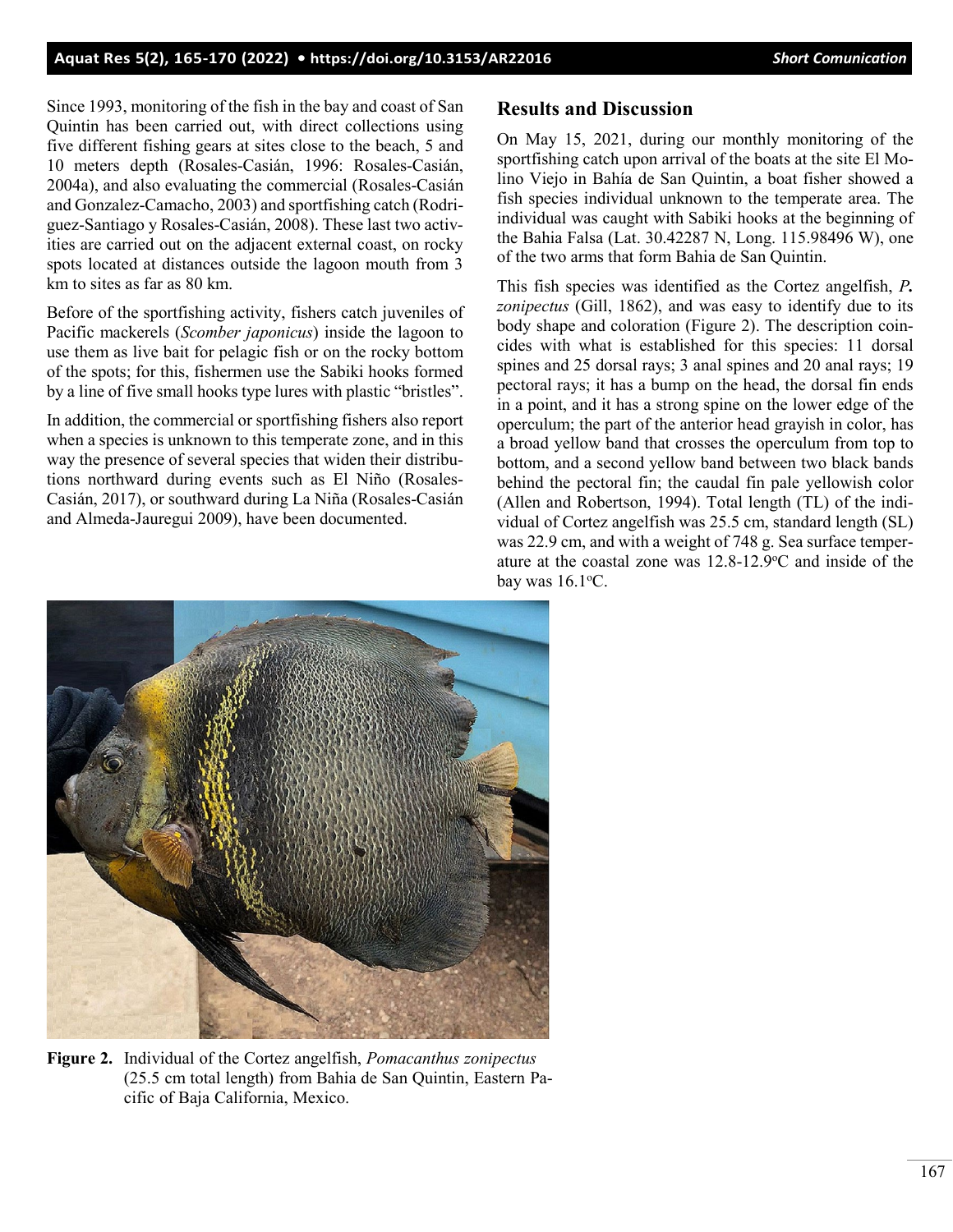The taxonomic classification for this species is: CLASS AC-TINOPTERYGII, ORDER PERCIFORMES, Family Pomacanthidae, *Pomacanthus zonipectus* (Gill, 1862), considering the work of Page *et al*., 2013.

Bahia de San Quintin is an important lagoon due to its high productivity (Lara-Lara and Alvarez-Borrego 1975; Gracia-Escobar *et al*., 2015); it functions as a nursery ground for different species of fish, and until 1995, a total of 69 species of temperate fish had been identified in the interior of the bay, and 71 species on the external coast at depths less than 10 meters (Rosales-Casián, 1996).

In a previous study that we conducted in 2015-2016, its northernmost record of the Cortez angelfish was in Laguna Ojo de Liebre, Baja California Sur, on August 25, 2016, as a new occurrence during the same warming event 2014-2016 (Civico-Collados and Rosales-Casián, 2021). This new movement of the Cortez angelfish to Bahia de San Quintín in a straight line represents an extension in its northward distribution of 355 kilometers from Laguna Ojo de Liebre.

The Cortez angelfish is considered an omnivorous, generalist and opportunistic species; it can feed on a large number of plant and animal species associated with the bottom (Perez-España, 1994). However, small planktonic crustaceans have also been identified in its stomach contents (Reynolds and Reynolds, 1977), and this may possibly explain why this specimen was caught with Sabiki hooks; with this method, several individuals of Mexican lookdown (*Selene brevoortii*), a Panamic fish species, were captured within the Bahia de San Quintin during the warming event in 2014-2016 (Rosales-Casián, 2017).

But how to explain the presence of the Cortez angelfish in the Bahia de San Quintin? A lagoon considered a cold site due to the presence of a permanent upwelling near the mouth (Rosales-Casián, 2004a). When reviewing the recently history of temperature anomalies, from July 2020 to June 2021, a La Niña event was presented in our area with anomalies from -0.5  $\degree$ C to -1.3  $\degree$ C, and the most recent warming events occurred in August 2018 to July 2019 with positive temperature anomalies from  $0.5$  up to  $0.9$  °C, and from September 2014 to May 2016 with positive temperature anomalies from 0.5 °C to 2.6 °C (NOAA's El Niño, available at http://www.elnino.noaa.gov/, last accessed 20 September, 2021); this last warming was formed by two overlapping events, "The Blob" that began at the Gulf of Alaska and extended to south from 2013 to 2015, and the "El Niño" from 2014-2016 (Civico-Collados and Rosales-Casián, 2021; Dorantes-Gilardi and Rivas, 2019; Robinson, 2016).

Possibly those warming events promoted the angelfish movement towards the temperate zone, similar to movements of others tropical fish species like the Mexican lookdown (*Selene brevoortii*) that was caught in the interior of Bahia de San Quintin by the sportfishing (23 October, 2014 and 11 July, 2015), and also the Cortez bonefish (*Albula gilberti*), and the Pacific tripletail (*Lobotes pacificus*) both caught just off the adjacent shore of the bay with gillnets by the commercial artisanal fishing on 28 March, 2015 (Rosales-Casián, 2017).

It is important to mention that in 36 years of monitoring coastal fishes on the Pacific coast of Baja California, Mexico, (Islas Coronado at border with California (USA) to Laguna Ojo de Liebre, Baja California Sur), in a distance of 660 km, only in the Ojo de Liebre Lagoon the species *P. zonipectus* was identified during the warming event of The Blob-El Niño 2013-2016, also as a new extension in its distribution towards the north (Civico-Collados and Rosales-Casián, 2021).

Regarding its conservation and according to the IUCN Red List category and criteria, the Cortez angelfish is classified as Least Concern (Pyle et al., 2010). They are "catch and release" when caught for recreational anglers and is occasionally retained for subsistence by fishermen (Snow, 2021). However, The Cortez angelfish *P. zonipectus* is an important fish species for the aquarium market, its cultivation can supply the demand, and it will be useful to establish strategies for its fishery management (Arellano-Martinez et al., 2006).

## **Conclusion**

The occurrence of Cortez angelfish in a temperate environment such as Bahía de San Quintin, Mexico is important as a biological indicator of warming signals. This angelfish joins a number of eight tropical fish species that have been recorded in the area during El Niño or The Blob events.

#### **Compliance with Ethical Standard**

**Conflict of interests:** The authors declare that for this article they have no actual, potential or perceived conflict of interests.

**Ethics committee approval:** This study was conducted in accordance with ethics committee procedures of animal experiments.

**Funding disclosure:** Funds for this research was provided from the project of Center for Scientific Research and Higher Education of Ensenada (CICESE) headed by Jorge A. Rosales-Casián "Aspectos biológicos del rocot rojo (*Sebastes miniatus*) y el pez blanco (*Caulolatilus princeps*) en San Quintín, B.C., México".

**Acknowledgments:** -

**Disclosure:** -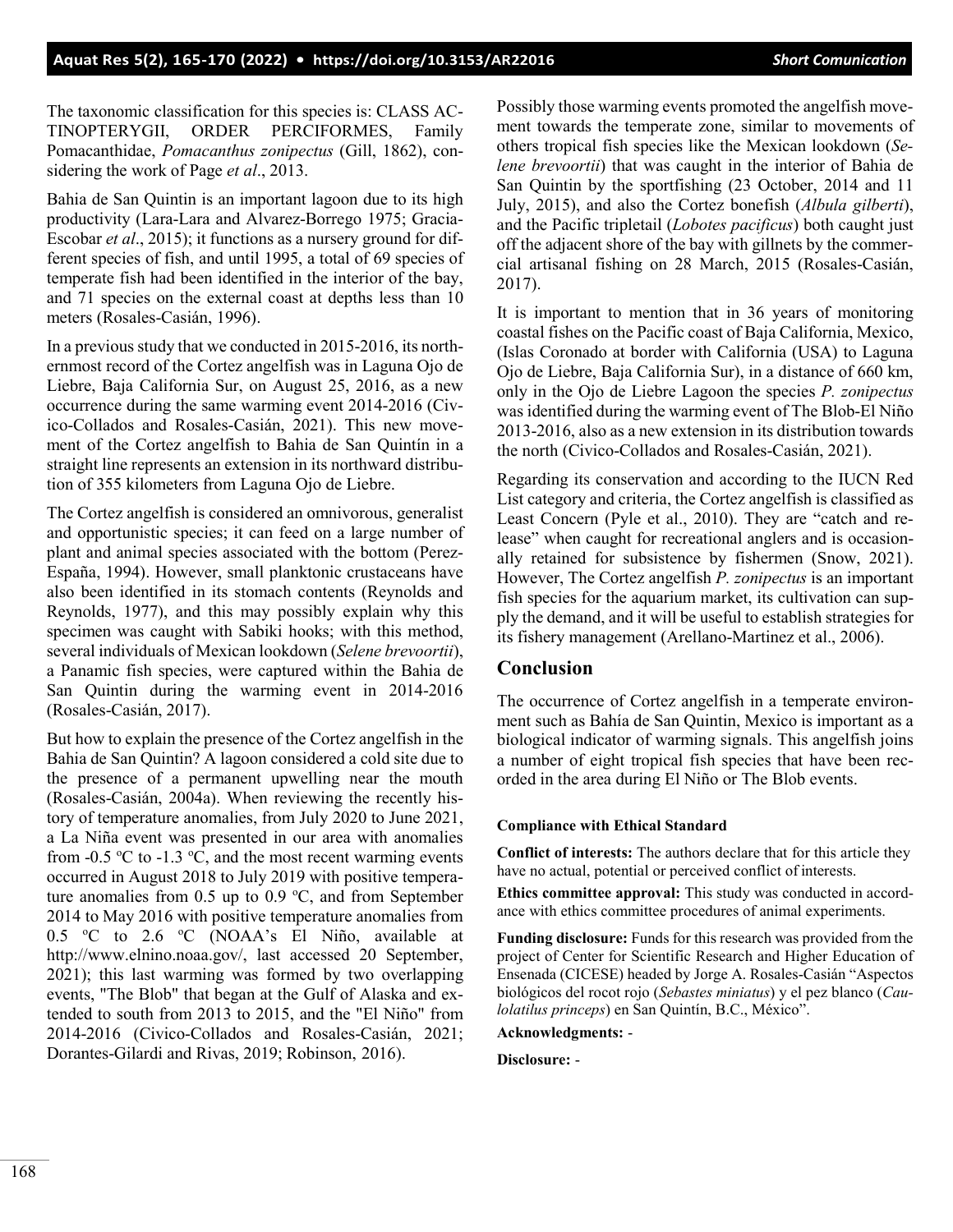#### **References**

**Allen, G.R., Robertson, D.R. (1994).** *Fishes of the Tropical Eastern Pacific*. Univ. Hawaii Press, ISBN-13: 9780824816759

**Arellano-Martínez, M., Ceballos-Vásquez, B.P., Hernández-Olalde, L., Galván-Magaña, F. (2006).** Fecundity of Cortez angelfish *Pomacanthus zonipectus* (Teleostei: Pomacanthidae) off Espíritu Santo Island, Gulf of California, México. *Ciencias Marinas*, 32(1A), 65-71. <https://doi.org/10.7773/cm.v32i1.64>

**Cívico-Collados, L., Rosales-Casián, J.A. (2021).** New fish species added to the ichthyofauna of Laguna Ojo de Liebre, Baja California Sur, México. *Aquatic Research*, 4(4), 343- 350.<https://doi.org/10.3153/AR21029>

**Dorantes-Gilardi, M., Rivas-Camargo, D. (2019).** Effects of the 2013–2016 Northeast Pacific warm anomaly on physical and biogeochemical variables off northwestern Baja California, derived from a numerical NPZD ocean model. *Deep– Sea Res. II. Top. Stud. Oceanography*, 169-170, 104668. <https://doi.org/10.1016/j.dsr2.2019.104668>

**Fricke, R., Eschmeyer, W.N., Van der Laan, R. (2021).** Eschmeyer's Catalog of Fishes: Genera, species, references. (http://researcharchive.calacademy.org/research/ichthyology/catalog/fishcatmain.asp) (accessed 10. 09. 2021).

**Gracia-Escobar, M.F., Millán-Núñez, R., Valenzuela-Espinoza, E., González-Silvera, A., Santamaría-del-Ángel, E. (2015).** Changes in the Composition and Abundance of Phytoplankton in a Coastal Lagoon of Baja California, México, during 2011. *Open Journal of Marine Science*, 5, 169-181.

<https://doi.org/10.4236/ojms.2015.52014>

**Horn, M.H., Allen, L.G., and Lea, R.N. (2006).** Biogeography. In L.G. Allen, D.J. Pondella and M.H. Horn (Eds.), *The ecology of marine fishes. California and adjacent waters* (p. 3–25). Berkeley, CA: University of California Press. ISBN-13: 978-0520246539. <https://doi.org/10.1525/9780520932470>

**Lara-Lara, J.R., Álvarez-Borrego, S. (1975).** Ciclo anual de clorofilas y producción orgánica primaria en Bahía San Quintín, B.C. *Ciencias Marinas*, 2(1), 77-97.

**NOAA's El Niño page.** National Oceanographic and Atmospheric Administration. (Retrieved from http://www. <https://www.climate.gov/enso/>(accessed 20 September, 2021).

**Page, L.M., Espinosa-Pérez, H., Findley, L.T., Gilbert, C.R., Lea, R.N., Mandrak, N.E., Mayden, R.L. and Nelson, J.S. (2013).** *Common and scientific names of fishes from the United States, Canada, and Mexico, 7th edition*. American Fisheries Society, Special Publication 34, Bethesda, Maryland.

**Pérez-España, H. (1994).** Hábitos alimentarios del Ángel Real *Holacanthus passer* Valenciennes, 1846 y del Ángel de Cortés *Pomacanthus zonipectus* Gill, 1863 (0STEICHTHYES: POMACANTHIDAE) en la costa suroccidental del Golfo de California. Instituto Politécnico Nacional, Centro Interdisciplinario de Ciencias Marinas (CICIMAR). Master's thesis, 71p.

**Peterson, W., Robert, M., Bond, N. (2015).** The warm blob – Conditions in the northeastern Pacific Ocean. *PICES Press*, 23(1) winter, 36-38.

**Pyle, R., Allen, G., Myers, R., Zapata, F., Barraza, E., Robertson, R., Rocha, L.A., Craig, M.T. (2010).** *Pomacanthus zonipectus*. *The IUCN Red List of Threatened Species* 2010: e.T165889A6158436. [https://doi.org/10.2305/IUCN.UK.2010-](https://doi.org/10.2305/IUCN.UK.2010-4.RLTS.T165889A6158436.en) [4.RLTS.T165889A6158436.en](https://doi.org/10.2305/IUCN.UK.2010-4.RLTS.T165889A6158436.en)

**Reynolds, W.W., Reynolds, L.J. (1977).** Observations on food habits of the angelfishes *Pomacanthus zonipectus* and *Holacanthus passer* in the Gulf of California. *California Fish and Game*, 63(2), 124-125.

**Robinson, C.J. (2016).** Evolution of the 2014–2015 sea surface temperature warming in the central west coast of Baja California, Mexico, recorded by remote sensing. *Geophysical Research Letters*, 43, 7066-7071. <https://doi.org/10.1002/2016GL069356>

**Rodríguez-Santiago, M.A. and Rosales-Casián. J.A. (2008).** Abundance and size composition of vermilion rockfish, *Sebastes miniatus* (Jordan and Gilbert 1880), from sport fishing catches of San Quintín, Ensenada, Baja California, Mexico. *Bulletin of Southern California Academy of Sciences* 107(1), 25-32.

[https://doi.org/10.3160/0038-](https://doi.org/10.3160/0038-3872(2008)107%5b25:AASCOV%5d2.0.CO;2) [3872\(2008\)107\[25:AASCOV\]2.0.CO;2](https://doi.org/10.3160/0038-3872(2008)107%5b25:AASCOV%5d2.0.CO;2)